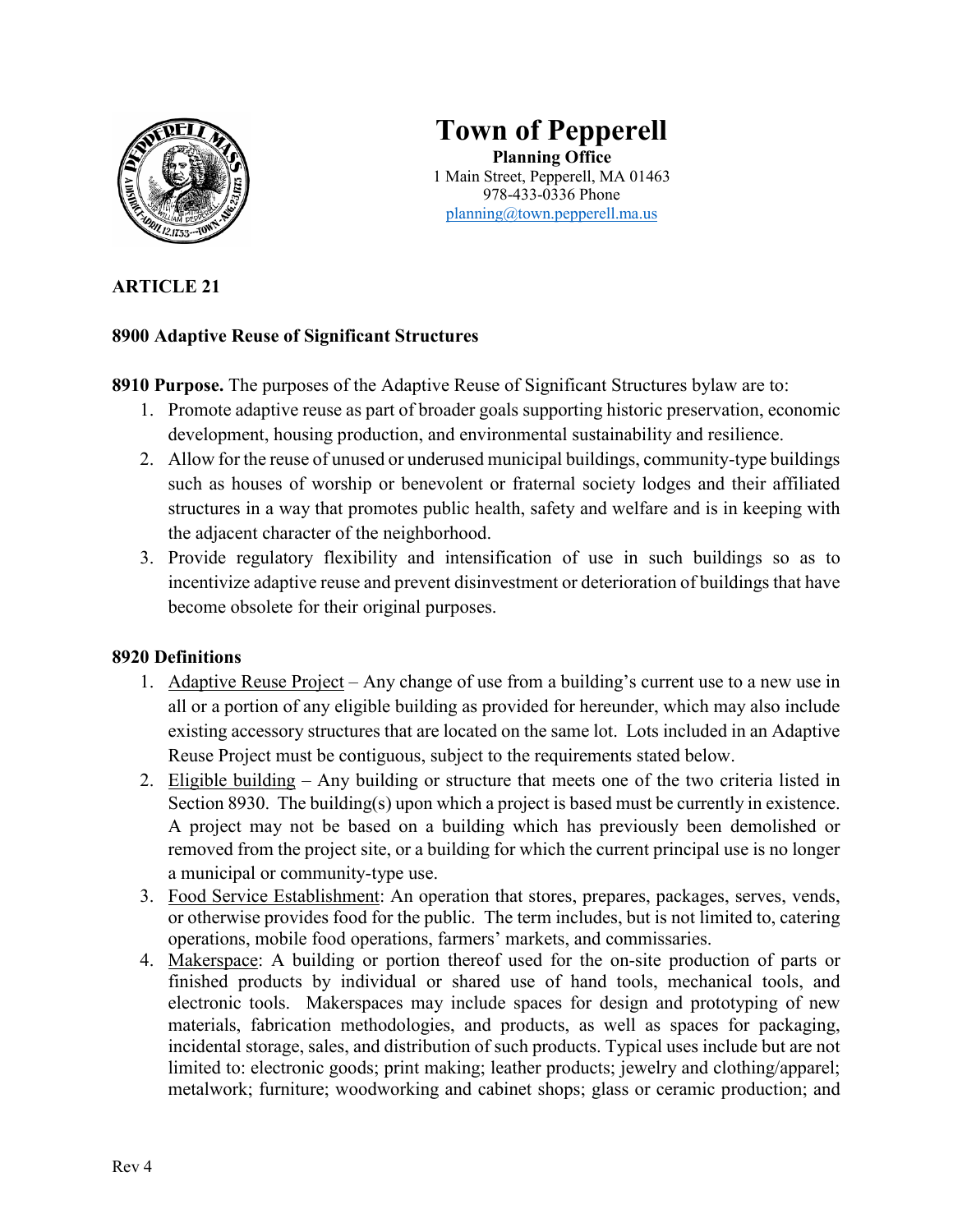paper manufacturing. Makerspaces may host classes or networking events which are open either to the public or to current and prospective members or contracted users.

- 5. Museum: A repository of objects connected with literature, art, history, culture, or science, collected and displayed for the edification, amusement, entertainment, or education of patrons.
- 6. Shared Offices (Co-Working Spaces): A building or portion thereof consisting of a shared office environment, which contains desks or other workspaces and facilities, including, but not limited to, dedicated workstations, office suites, meeting rooms, event space, resource libraries, and business or administrative support services. Coworking spaces may host classes or networking events which are open either to the public or to current and prospective members or contracted users.

#### **8930 Eligibility for Adaptive Reuse.**

- 1. A municipal building and its accessory structures located in any zoning district if it was used for at least fifteen (15) continuous years for municipal use;
- 2. Any existing structure and its accessory structures used for a community-type purpose for at least fifteen (15) continuous years, but limited to: houses of worship, convents, schools, rectories, parsonages, parish halls, and benevolent or fraternal society lodges.

**8940 Permitted Uses.** The uses specified in Section 8950 are permitted uses for an Adaptive Reuse Project.

**8950 Special Permit required.** The adaptive reuse of an eligible building may be implemented upon the issuance of a special permit by the Planning Board, in accordance with Section 9300, Special Permits, and upon site plan approval pursuant to Section 9400, Site Plan Review, subject to the requirements set forth herein. No other use or structures shall be permitted in conjunction with an Adaptive Reuse Project, except as specifically provided herein. The following uses are allowed by special permit and subject to site plan review:

- 1. Multi-Family Dwellings;
- 2. Assisted living facility;
- 3. Hotel or inn;
- 4. Business and professional offices;
- 5. Shared offices (co-working spaces);
- 6. Bank or financial institution, not including drive-thru services;
- 7. Medical and dental offices;
- 8. Restaurants/Cafes, sit-down only;
- 9. Food Service Establishment, including a Commercial Kitchen or Commissary;
- 10. Retail (maximum of 7,500 square feet gross floor area per one establishment);
- 11. Hair Salon, Barber Shop;
- 12. Studios and performance venues for fine and performing arts, including art, crafts, drama, speech, dance, music, photography. Performance venues shall be limited to a maximum of 7,500 square feet gross floor area;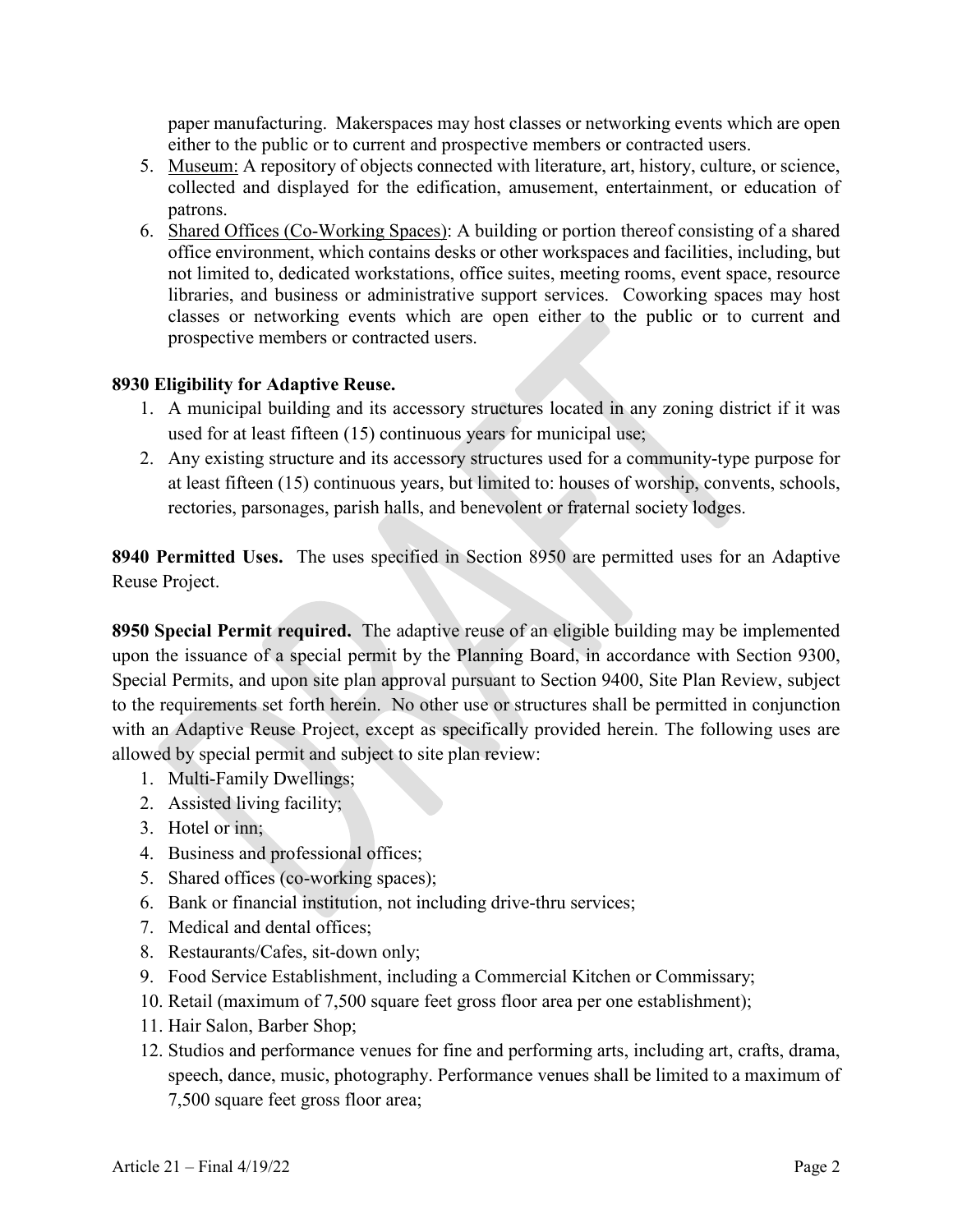- 13. Museum or other cultural establishment;
- 14. Art Galleries;
- 15. Makerspaces;
- 16. Multiple or Mixed Uses: Any combination of single residential or non-residential use, as identified in this Section, may be allowed provided the uses are compatible with each other and will not impair the public health, safety or welfare of the community.

#### **8960 Requirements and Standards.**

The Planning Board may grant an Adaptive Reuse Special Permit for an Adaptive Reuse Project provided the proposal is consistent with the following requirements and standards:

- 1. Permitted Uses: The reuse of buildings and the lot(s) shall be consistent with the uses permitted in Section 8950.
- 2. Action by the Planning Board on an Adaptive Reuse Project shall only occur after the Planning Board receives a recommendation from the Town of Pepperell Historical Commission or thirty-five (35) days have elapsed after the Commission's receipt of a copy of the application without a response, which shall be deemed a lack of opposition.
- 3. Affordable Dwelling Units. Adaptive Reuse Projects that include five (5) or more residential dwelling units shall require at least 10% of the units, and in no case, less than one unit, be restricted as affordable in perpetuity, which is defined as a year-round unit that serves households earning at or below eighty (80) percent of the area median income and shall remain permanent as evidenced by deed restrictions consistent with the requirements of the Massachusetts Department of Housing and Community Development. When the 10% calculation results in a fractional number of affordable dwelling units, the number shall be rounded up to the next whole number of units. Any inclusionary housing requirements in this Zoning Bylaw that would require a greater number of affordable dwelling units shall supersede the provisions of this paragraph.
- 4. For multifamily projects, the maximum number of dwelling units shall be established by the Planning Board, based on consideration of the following criteria:
	- a. Existing structures
	- b. Proposed method and efficacy of stormwater disposal
	- c. Availability of water and sewer service
	- d. Vehicle trip generation, traffic safety and internal site traffic associated with the project
	- e. Character of the proposed project and its relation to the surrounding neighborhood(s)
	- f. Character of the existing buildings and the potential for reuse thereof
	- g.Reports of any technical consultants of the Planning Board and all other reviewing boards of the Town with regard to the project's capacity for residential use and its impact on the surrounding neighborhood(s).
- 5. Buffer. A buffer area of thirty (30) feet shall be provided at the perimeter of the project site where it abuts residentially zoned or occupied properties, except for driveways necessary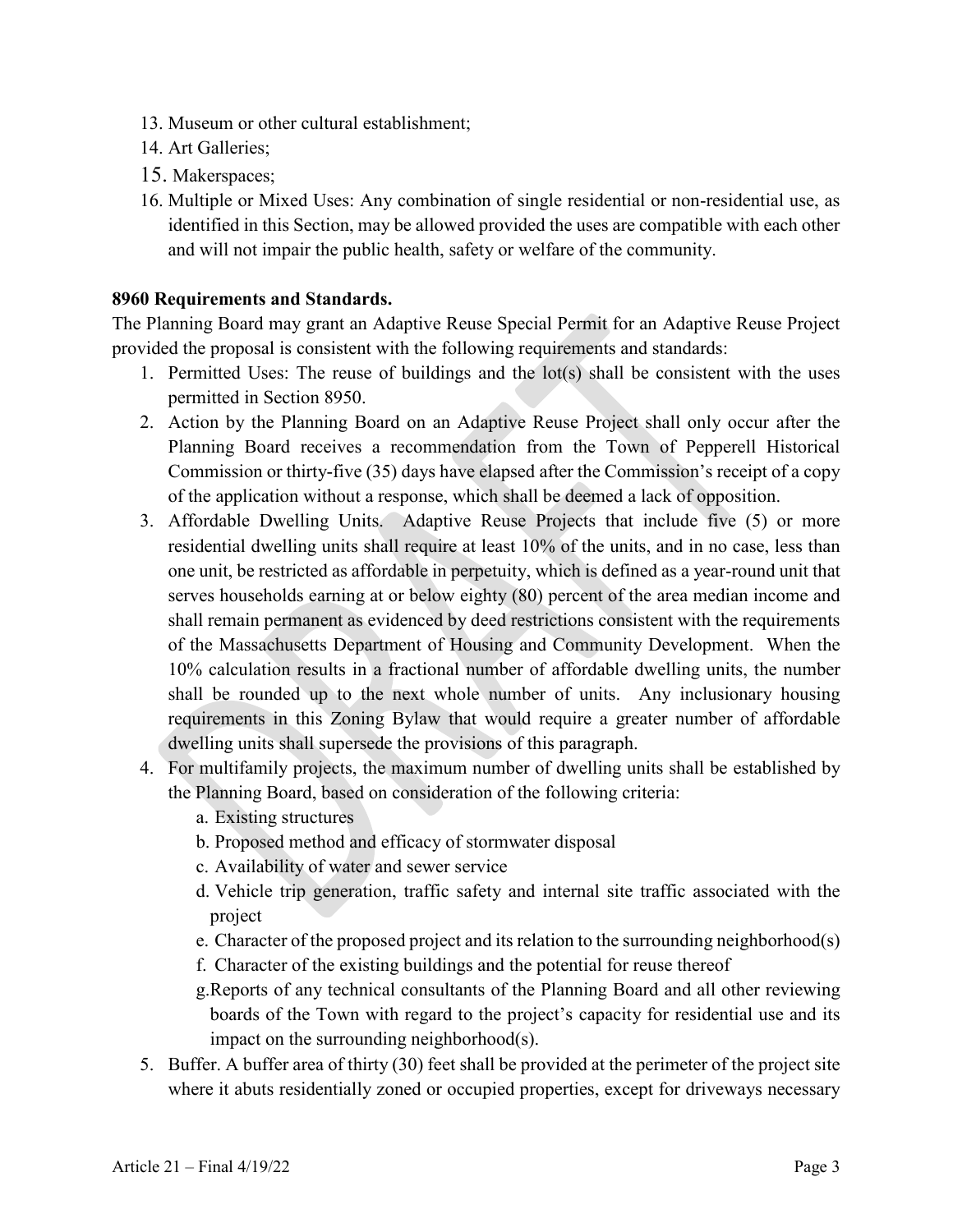for access and egress to and from the site provided, however, that existing structures and existing access driveways or roadways are exempt from this requirement. The Planning Board, as part of a Special Permit granted hereunder, shall have the authority to waive or modify this requirement where compliance is not feasible due to site constraints.

- 6. Parking. For all new buildings and structures and for existing buildings or structures within the project, off-street parking spaces and loading and unloading spaces shall conform to the requirements of the Zoning Bylaw, including section 5000, except as otherwise provided below. The Planning Board may grant a waiver from parking requirements if existing parking areas at the project site do not meet the applicable parking requirements and the Planning Board finds that additional space devoted to parking would be a detriment to compatibility of the project with the character of the neighborhood.
	- a. All off-street parking areas shall be located to the rear or side of buildings and shall not be located in front setback areas or common open space, except that the Planning Board may waive these requirements for existing parking lots or existing buildings.
	- b. Parking for commercial vehicles. Commercial vehicles owned or operated by owners or tenants of an Adaptive Reuse Project, or their agents, employees, licensees, or suppliers, shall be parked inside a garage, or in a suitably screened and designated area, except for commercial vehicles in the active service of receiving or delivering goods or services.
	- c. Screening of Parking Areas. All parking areas shall be screened from view from adjacent residentially zoned or occupied premises located outside the project site, including public ways, by a landscaped border at least ten (10) feet in width. Parking lot layout shall allow for landscaping, buffers, or screening, to prevent direct views of parked vehicles from adjacent streets. The use of traditional picket fencing hedges, walls, or landscape berms to define parking areas is encouraged. In parking areas of eleven or more parking stalls, at least one tree of three-inch or greater caliper shall be planted for every six parking spaces. Adequate tree wells and irrigation shall be provided for all parking lot landscaping. Screening and landscaping shall be provided to block all views of loading areas (except those specifically designated for emergency vehicles) from the public right-of-way and adjacent properties.
- 7. Stormwater Management. The stormwater management system shall be designed in accordance with the Pepperell Stormwater Bylaw and regulations thereunder.
- 8. Utilities. Buildings shall be tied into municipal water and waste water systems when the project falls within an area served by either or both those systems, as applicable.
- 9. Emergency Systems. The project buildings shall have an integrated emergency call, and/or telephone and/or other communications system for the residents and/or other tenants. There shall be sufficient site access for public safety vehicles. A plan shall be approved by the Pepperell Fire Department for the emergency evacuation of the residents, with emphasis on ensuring the safety of residents with physical impairments.
- 10. Lighting. All lighting shall comply with the Town's bylaws and regulations.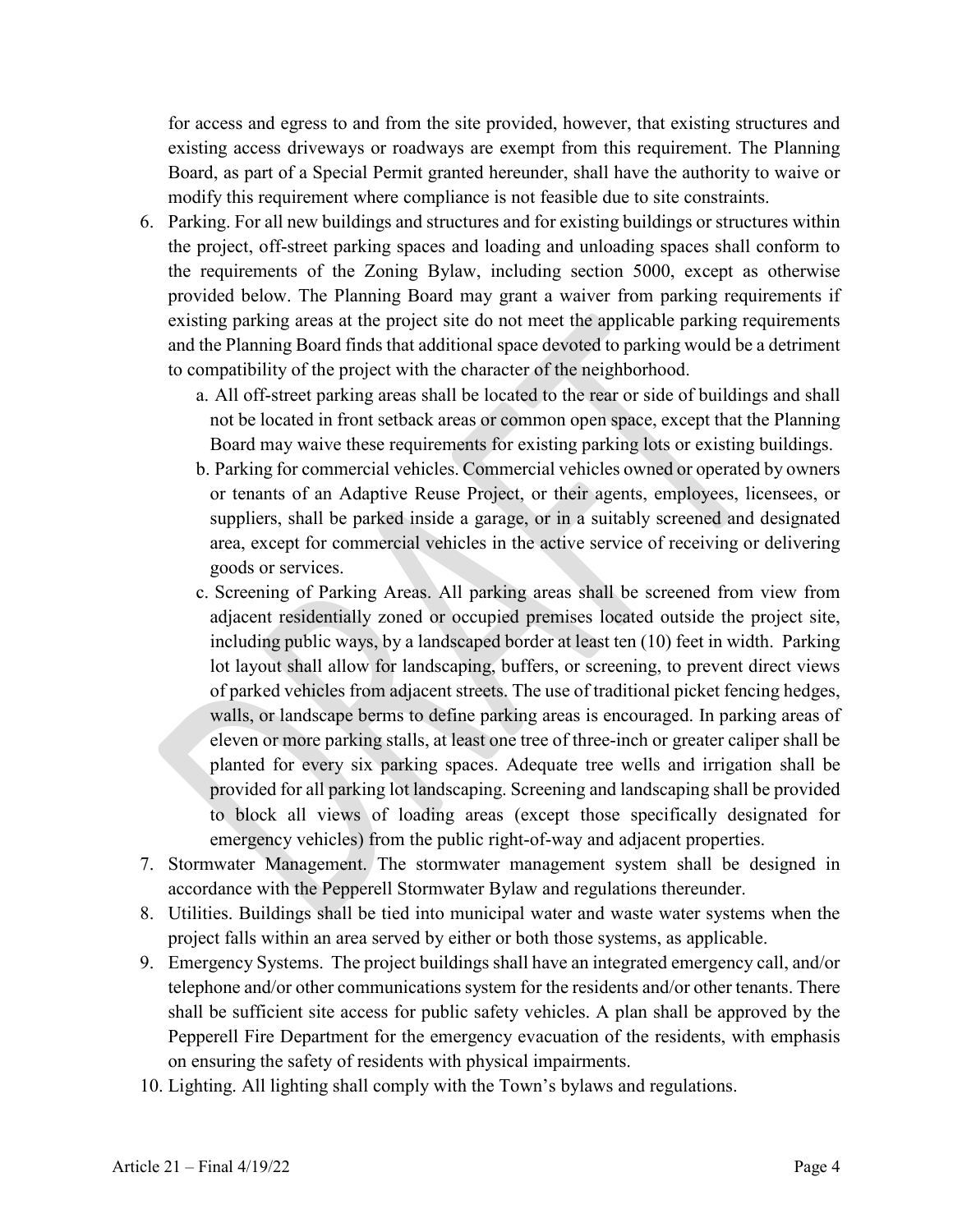- 11. Signs. All signs shall comply with the Town's bylaws and regulations, including section 5300 of the Zoning Bylaw.
- 12. Existing buildings shall be rehabilitated in a manner that restores the building's exterior façade to its original profile to the extent possible within reasonable engineering methods and cost.
- 13. New Buildings. Accessory building(s) may be constructed as part of an Adaptive Reuse Project if the Planning Board determines that the number, type, scale, architectural style, and uses within such new building(s) will be compatible with the existing building(s) included in the project and the use thereof.
- 14. The reuse or modification of properties which are listed on, contribute to a property listed on, or are eligible for listing on the National Register of Historic Places or the State Inventory of Historic Places shall be allowed, subject to the following provisions:
	- a. External architectural elements that are character-defining features shall be preserved and/or restored to the extent possible, in particular historically significant facades.
	- b. Original roof lines, to the greatest extent possible, shall be preserved and/or restored.
	- c. Treatments of character-defining features of the property shall follow the guidance outlined in the U.S. Secretary of the Interior's *Standards for the Treatment of Historic Properties.*
	- d.Alternative treatments may be considered where traditional preservation and/or restoration is not feasible, provided such alternative treatments have been reviewed and are recommended for approval by the Pepperell Historical Commission.
	- e.Upon recommendation of the Pepperell Historical Commission, the Planning Board may hire a suitably qualified consultant, at the cost of the project applicant, to prepare an NRHP eligibility survey or review of proposed treatments.
- 15. The proposed project does not cause substantial detriment to the neighborhood after considering the following potential consequences:
	- a. noise, during the construction and operational phases,
	- b. pedestrian and vehicular traffic,
	- c. environmental harm,
	- d.visual impact caused by the character and scale of the project's buildings and structure(s).
- 16. The Planning Board may impose such conditions and limitations on a Special Permit granted under this Section as it determines may be necessary to protect the neighborhood surrounding the subject property and/or to encourage the most appropriate use of the land and building(s) to be converted.

### **8970 Dimensional Controls.**

1. Changes to the size of a building or exterior dimension of such building shall be subject to the dimensional controls of Section 4000 of the Zoning By-Law, unless modified pursuant to this section.